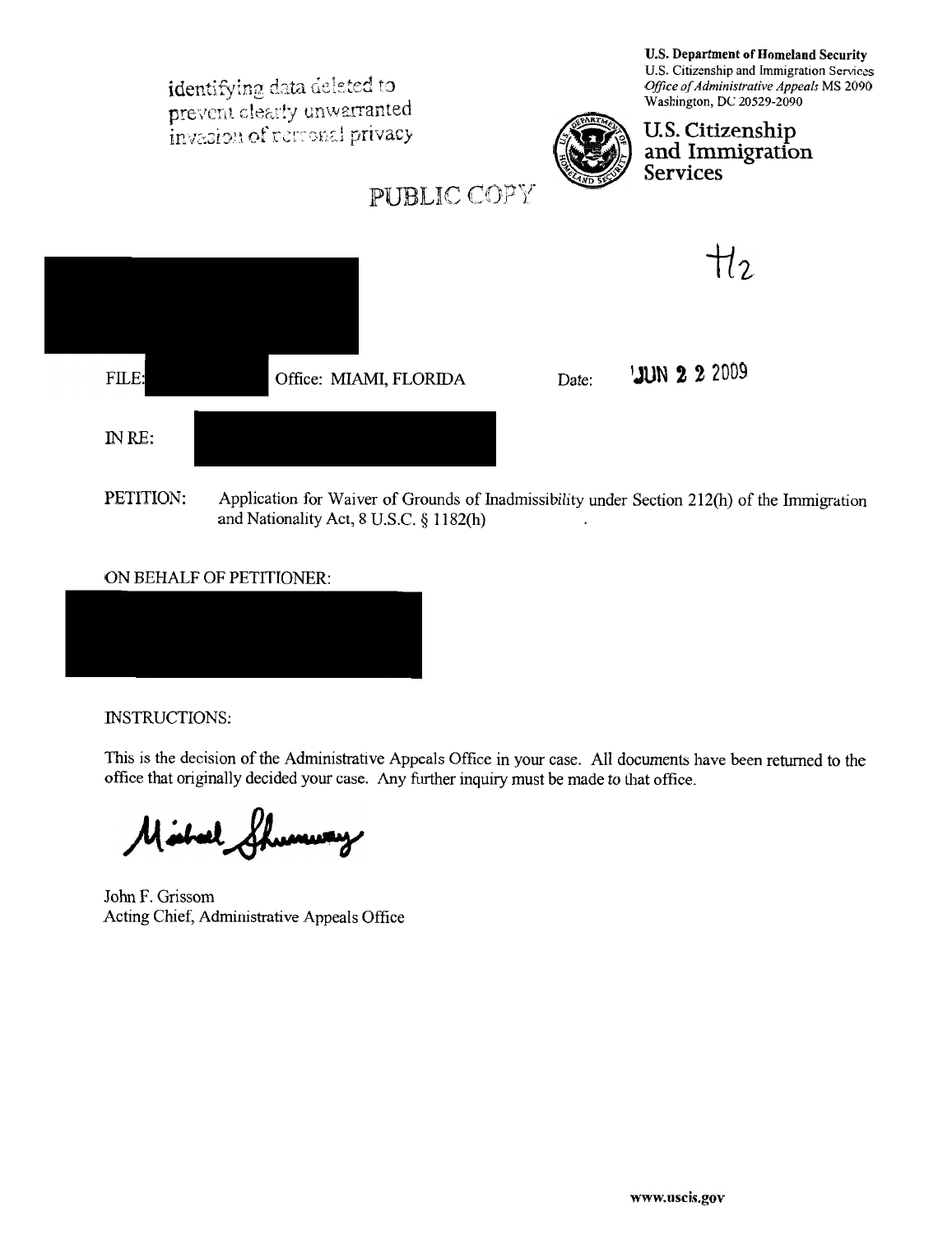## DISCUSSION: The waiver application was denied by the District Director, Miami, Florida, and is now before the Administrative Appeals Office (AAO) on appeal. The appeal will be sustained.

The applicant is a native and citizen of Cuba who was found to be inadmissible to the United States under section  $212(a)(2)(A)(i)(I)$  of the Immigration and Nationality Act (the Act), 8 U.S.C. *5* 11 82(a)(2)(A)(i)(I), for having been convicted of a crime involving moral turpitude. The applicant is the spouse of a U.S. citizen and seeks a waiver of inadmissibility pursuant to section 212(h) of the Act, 8 U.S.C. § 1182(h), so that he may reside in the United States with his spouse.

The district director found that the applicant did not demonstrate that his removal from the United States would result in extreme hardship to his qualifying relatives. The District Director noted that the applicant will suffer no physical separation from his family because there are no removals to Cuba. Decision of the District Director, dated November 20, 2006.

On appeal, counsel states that the applicant's spouse and step-son would suffer extreme hardship as a result of the applicant's return to Cuba in the form of emotional, financial, and psychological hardship. He further states that the positive factors in the applicant's case greatly outweigh the negative factors. Brief in Support of Appeal, undated.

Section  $212(a)(2)(A)$  of the Act states in pertinent part:

- (i) [Alny alien convicted of, or who admits having committed, or who admits committing acts which constitute the essential elements of-
	- (I) a crime involving moral turpitude . . . or an attempt or conspiracy to commit such a crime . . . is inadmissible.

The Board of Immigration Appeals **(BIA)** held in Matter of Perez-Contreras, 20 I&N Dec. 615,617- 18 (BIA 1992), that:

[M] oral turpitude is a nebulous concept, which refers generally to conduct that shocks the public conscience as being inherently base, vile, or depraved, contrary to the rules of morality and the duties owed between man and man, either one's fellow man or society in general....

In determining whether a crime involves moral turpitude, we consider whether the act is accompanied by a vicious motive or corrupt mind. Where knowing or intentional conduct is an element of an offense, we have found moral turpitude to be present. However, where the required mens rea may not be determined from the statute, moral turpitude does not inhere.

(Citations omitted.)

In the recently decided Matter of Silva-Trevino, 24 I&N Dec. 687 (A.G. 2008), the Attorney General articulated a new methodology for determining whether a conviction is a crime involving moral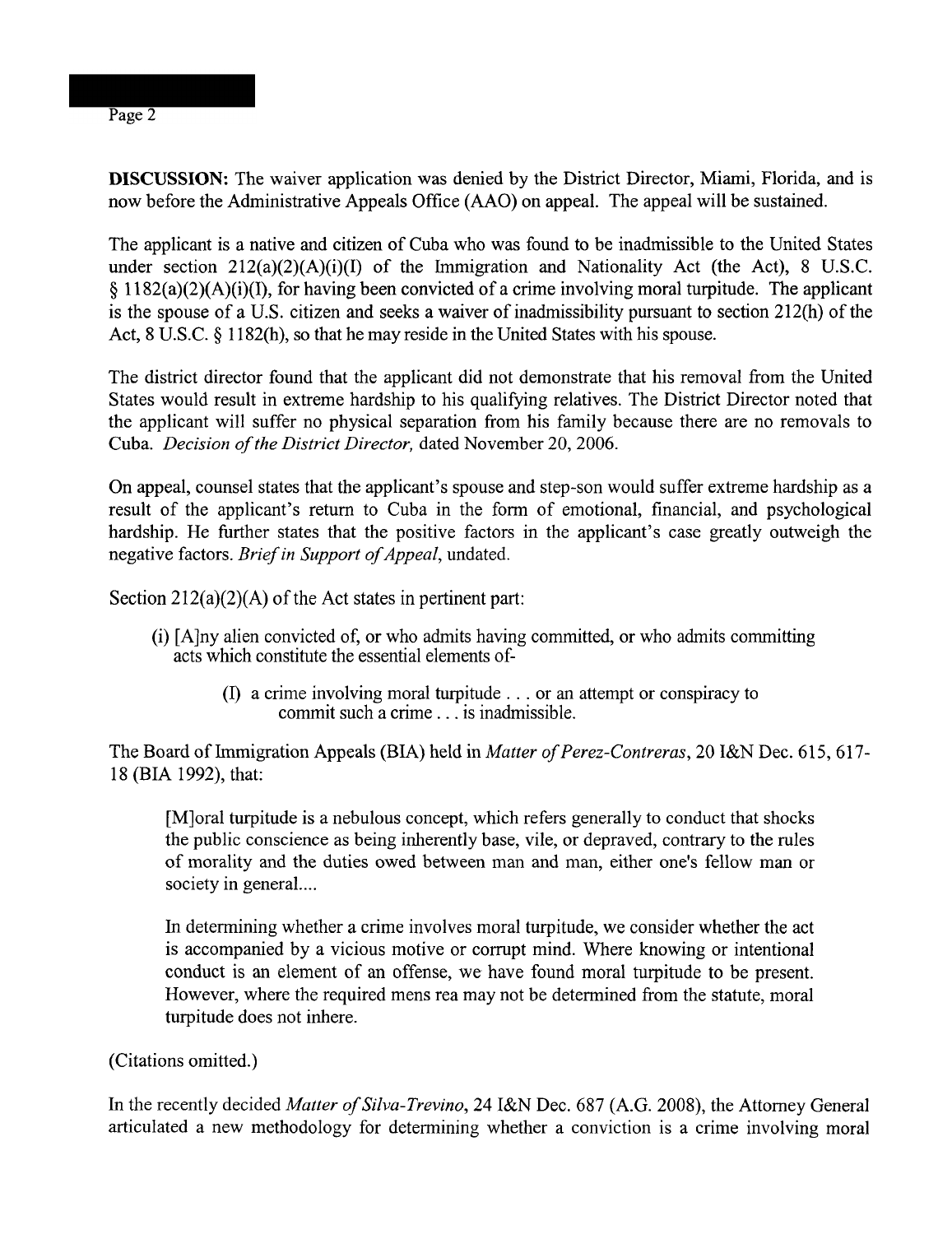turpitude where the language of the criminal statute in question encompasses conduct involving moral turpitude and conduct that does not. First, in evaluating whether an offense is one that categorically involves moral turpitude, an adjudicator reviews the criminal statute at issue to determine if there is a "realistic probability, not a theoretical possibility," that the statute would be applied to reach conduct that does not involve moral turpitude. *Id.* at 698 (citing Gonzalez v. Duenas-Alvarez, 549 U.S. 183, 193 (2007). A realistic probability exists where, at the time of the proceeding, an "actual (as opposed to hypothetical) case exists in which the relevant criminal statute was applied to conduct that did not involve moral turpitude. If the statute has not been so applied in any case (including the alien's own case), the adjudicator can reasonably conclude that all convictions under the statute may categorically be treated as ones involving moral turpitude." *Id.* at 697, 708 (citing Duenas-Alvarez, 549 U.S. at 193).

However, if a case exists in which the criminal statute in question was applied to conduct that does not involve moral turpitude, "the adjudicator cannot categorically treat all convictions under that statute as convictions for crimes that involve moral turpitude." 24 I&N Dec. at 697 (citing Duenas-Alvarez, 549 U.S. at 185-88, 193). An adjudicator then engages in a second-stage inquiry in which the adjudicator reviews the "record of conviction" to determine if the conviction was based on conduct involving moral turpitude. *Id.* at 698-699, 703-704, 708. The record of conviction consists of documents such as the indictment, the judgment of conviction, jury instructions, a signed guilty plea, and the plea transcript. *Id.* at 698, 704, 708.

If review of the record of conviction is inconclusive, an adjudicator then considers any additional evidence deemed necessary or appropriate to resolve accurately the moral turpitude question. 24 I&N Dec. at 699-704, 708-709. However, this "does not mean that the parties would be free to present any and all evidence bearing on an alien's conduct leading to the conviction. (citation omitted). The sole purpose of the inquiry is to ascertain the nature of the prior conviction; it is not an invitation to relitigate the conviction itself." *Id.* at 703. Finally, in all such inquiries, the burden is on the alien to establish "clearly and beyond doubt" that he is "not inadmissible." *Id.* at 709 (citing Kirong v. Mukasey, 529 F.3d 800 (8th Cir. 2008))

The record reflects that on December 11, 1992 the applicant was convicted in the Circuit Court of Palm Beach County, Florida for Burglary of a Dwelling in the second degree in violation of section 81 0.02 of the Florida Statutes and third degree Resisting Arrest with Violence in violation of section 843.01 of the Florida Statutes. He was sentenced to eighteen months probation.

The record also states that the applicant was convicted of Willful and Wanton Reckless Driving on January 9, 1982 in violation of *5* 3 16.192 of the Florida Statutes and Sleeping in Public on August 10, 1981.

Florida Statutes  $\S 810.02$  provides, in pertinent parts:

(l)(a) For offenses committed on or before July 1, 2001, "burglary" means entering or remaining in a dwelling, a structure, or a conveyance with the intent to commit an offense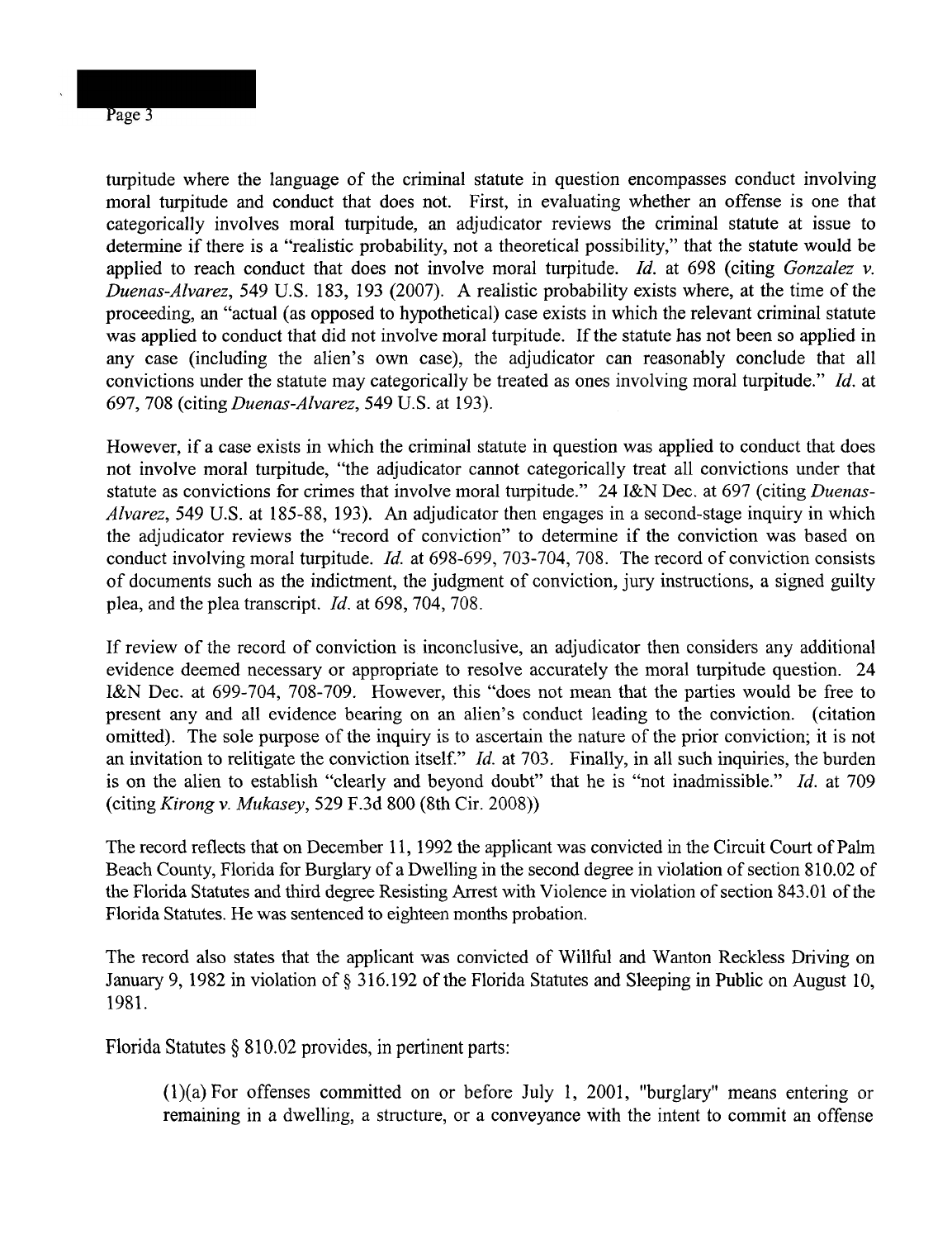therein, unless the premises are at the time open to the public or the defendant is licensed or invited to enter or remain.. .

(3) Burglary is a felony of the second degree.. .if, in the course of committing the offense, the offender does not make an assault or battery and is not and does not become armed with a dangerous weapon or explosive, and the offender enters or remains in a:

(a) Dwelling, and there is another person in the dwelling at the time the offender enters or remains;

(b) Dwelling, and there is not another person in the dwelling at the time the offender enters or remains;

(c) Structure, and there is another person in the structure at the time the offender enters or remains;

(d) Conveyance, and there is another person in the conveyance at the time the offender enters or remains; or

(e) Authorized emergency vehicle.. .

The Board of Immigration Appeals (BIA) (and Attorney General) had previously ruled that burglary is a crime involving moral turpitude only if the crime the perpetrator intended to commit after breaking into a building involved moral turpitude. See Matter of M-, 2 I&N Dec. 721 (BIA, AG 1946).

However, the BIA recently expanded the circumstances for which the crime of burglary is to be found a crime involving moral turpitude. In short, entering or remaining in an occupied dwelling, without permission to do so, and with intent to commit any crime therein, is a crime involving moral turpitude. See Matter of Louissaint, 24 I&N Dec. 721 (BIA March 18, 2009). In Matter of Louissaint, the BIA distinguished Matter of M-, in which the BIA addressed a New York statute prohibiting burglary of a "building, or a room, or any part of a building." (citing 2 I&N Dec. at 723). Finding its rationale in Matter of M- unpersuasive in the context of burglary of an occupied residence, the BIA held that "moral turpitude is inherent in the act of burglary of an occupied building dwelling itself, and that the respondent's unlawful entry into the dwelling of another with the intent to commit any crime therein is a crime involving moral turpitude." 24 I&N Dec. at 759.

The BIA also cited the Attorney's General's recent decision in Matter of Silva-Trevino, 24 I&N Dec. 687 (A.G. 2008), but did not find it necessary to review the record of conviction or other evidence of the respondent's conduct because "the offense, as defined by its statutory elements, is one in which moral turpitude necessarily inheres. . . ." 24 I&N Dec. at 759. Thus, "there is no 'reasonable probability' that **9** 810.02(3)(a), which involves the unlawful entry into an occupied dwelling, would be applied to conduct that does not involve moral turpitude. . . ." *Id.* The BIA noted that "the conscious and overt act of unlawfully entering or remaining in an occupied dwelling with the intent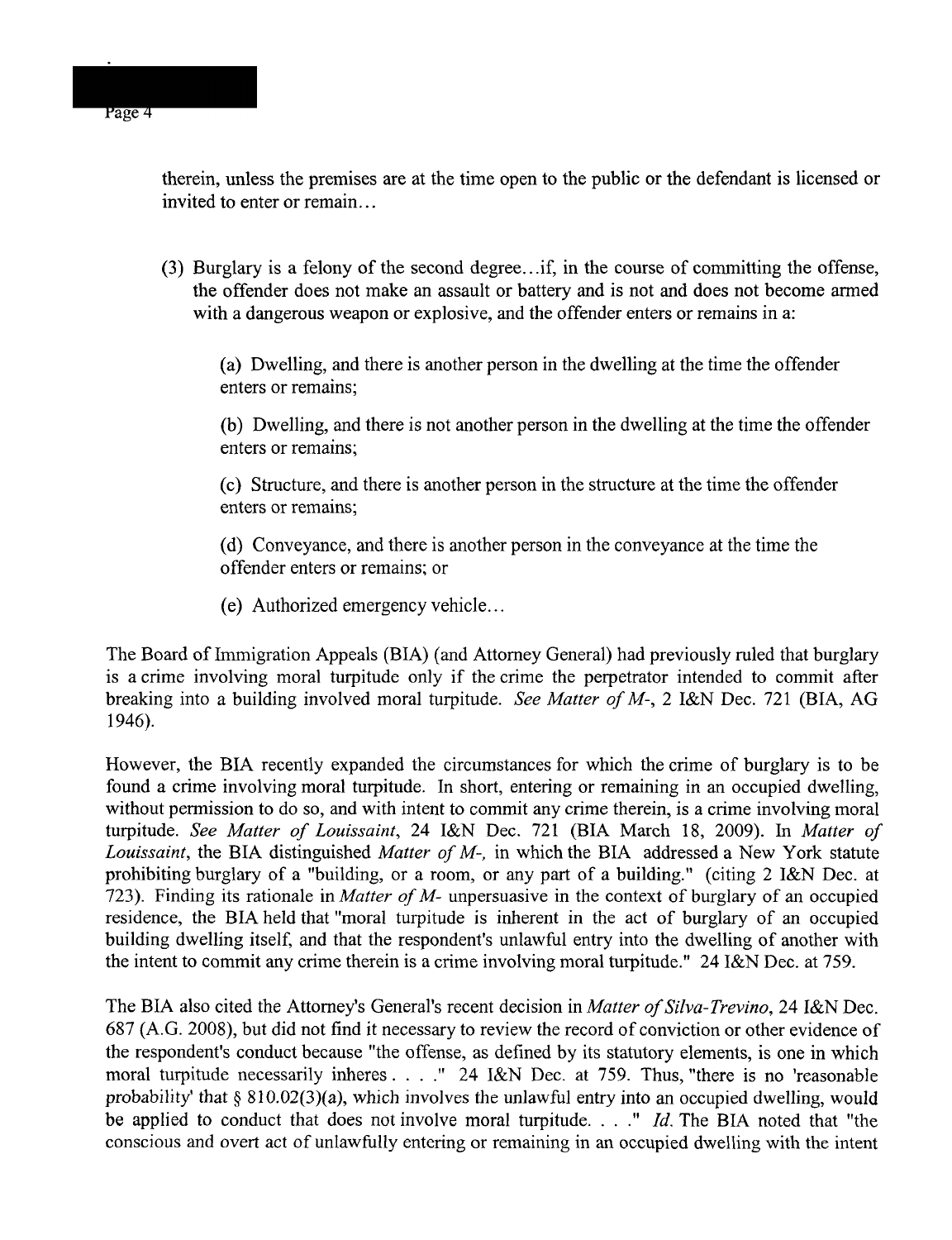Page 5

to commit a crime is inherently 'reprehensible conduct' committed 'with some form of scienter' . . . [because] it tears away the resident's justifiable expectation of privacy and personal security and invites a defensive response from the resident." Id. at 758-59 (quoting Matter of Silva-Trevino, 24 I&N at 706 & n.5).

In the applicant's case, the record is clear that he was convicted of Burglary of a Dwelling in the second degree under *5* 810.02(3) of the Florida Statutes; however, the record of conviction is not clear as to which subsection of  $\S$  810.02(3) the applicant was convicted under and consequently whether the dwelling was occupied at the time of the applicant's offense. The **AAO** notes that the entire record was reviewed and found inconclusive as to whether the dwelling was occupied at the time of the applicant's offense.

Furthermore, following the decision reached in *Matter of M*-, 2 I&N Dec. 721 (BIA, AG 1946), where the BIA ruled that burglary is a crime involving moral turpitude only if the crime the perpetrator intended to commit after breaking into a building involved moral turpitude, the record is also inconclusive as to the crime the applicant intended to commit upon entering the dwelling. However, absent evidence that a prior case exists in which any section of Florida Statutes **9** 810.02(3) has been applied to conduct not involving moral turpitude, the **AAO** must determine that the applicant's burglary conviction is categorically a crime involving moral turpitude. The AAO turns to the applicant's conviction under Florida Statutes *5* 843.01.

Florida Statutes § 843.01 provides, in pertinent part, that "[w]hoever knowingly and willfully resists, obstructs, or opposes any officer . . . by offering or doing violence to the person of such officer . . . is guilty of a felony of the third degree  $\dots$ ."

Assault on a law enforcement officer has been found to be a crime involving moral turpitude where the perpetrator knows the victim to be a law enforcement officer performing his official duty and the assault results in bodily injury to the officer. See Matter of Danesh, 19 I&N Dec. 669 (BIA 1988) (distinguishing cases in which knowledge of the police officer's status was not an element of the crime and where bodily injury or other aggravating factors were not present to elevate offense beyond "simple" assault); see also Matter of O-, 4 I&N Dec. 301 (BIA 1951) (German law involving an assault on a police officer was not a crime involving moral turpitude because knowledge that the person assaulted was a police officer engage in the performance of his duties was not an element of the crime); Matter of B-, 5 I&N Dec. 538 (BIA 1953) (as modified by Matter of Danesh, supra.) (assault on prison guard not a crime involving moral turpitude because offense charged appeared to be only "simple" assault and no bodily injured was alleged); Ciambelli ex rel. Maranci v. Johnson, 12 F.2d 465 (D. Mass 1926) (assault on an officer was not a crime involving moral turpitude in spite of fact that defendant was armed with a razor because the razor was not used in the assault).

The Florida Supreme Court has ruled that the phrase "knowingly and willfully resists, obstructs, or opposes any officer" in Florida Statutes \$ 843.01 imposes a requirement that a defendant have knowledge of the officer's status as a law enforcement officer. See Polite v. State of Florida, 973 So.2d 1107, 1112 (Fla. 2007).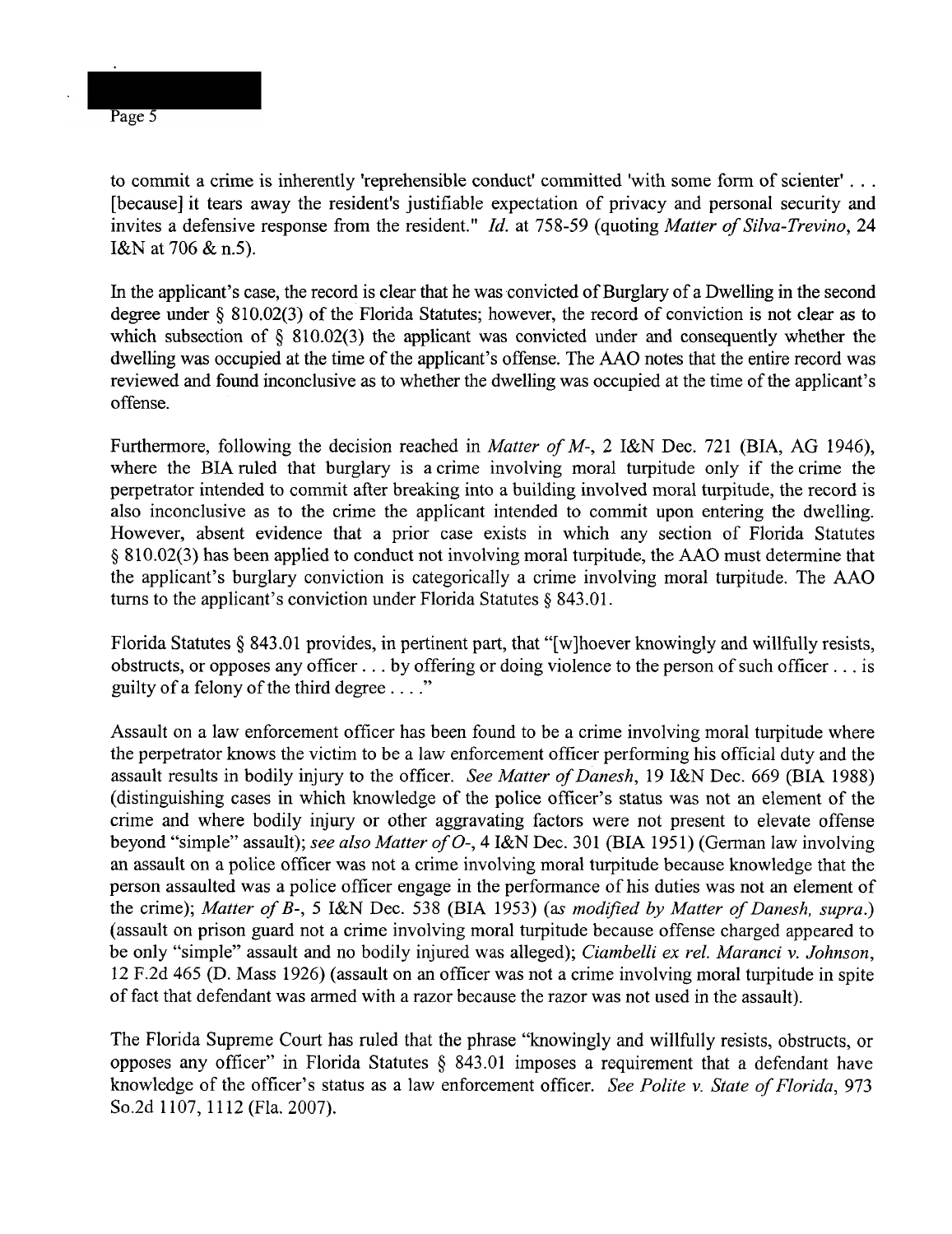However, the AAO notes that Florida Statutes  $\S$  843.01 is violated by either "offering" to do violence, or by "doing" violence, and there is no requirement that the victim suffer bodily injury. Thus, based solely on the statutory language, it appears that Florida Statutes  $\S$  843.01 encompasses (hypothetically) conduct that involves moral turpitude and conduct that does not.

However, in accordance with *Silva-Trevino*, the AAO must determine if an actual case exists in which these criminal statutes were applied to conduct that did not involve moral turpitude. The AAO is aware of a prior case in which Florida Statutes  $\S$  843.01 has been applied to conduct not involving moral turpitude. In *Wright v. State*, 681 So.2d 852, 853-54 (Fla. 5th Dist. App. 1996), the court found that the state was not required to prove that the appellant, who had denied under oath that he had hit, kicked or otherwise resisted the officers apprehending him, had actually struck either of the officers because evidence that he "struggled, kicked, and flailed his arms and legs was sufficient to show that he offered to do violence to the officers within the meaning of section 843.01." Similarly, in *Hendricks v. State*, 444 So.2d 542, 542-43 (Fla. 1st Dist. App. 1999), the court noted that the appellant had been charged and convicted of battery in the form of touching or striking a law enforcement officer, but not for intentionally causing bodily harm to an officer.

Therefore, the AAO cannot find that the offense described in Florida Statutes  $\S$  843.01 is categorically a crime involving moral turpitude. The AAO must therefore review the entire record, including the record of conviction and, if necessary, other relevant evidence, to determine if the applicant's conviction under this statute involved a crime of moral turpitude. The AAO notes that the entire record is inconclusive as to whether the applicant caused bodily injury to the officer who arrested him. The AAO is unable to determine whether the applicant's conviction under Florida Statutes § 843.01 is a crime involving moral turpitude. Therefore, the AAO turns to the applicant's conviction under Florida Statutes 316.192.

Florida Statutes \$ 316.192 provides, in pertinent part, that "[alny person who drives any vehicle in willful or wanton disregard for the safety of persons or property is guilty of reckless driving."

Although evil intent signifies a crime involving moral turpitude, willfulness in the commission of the crime does not, by itself, suggest that it involves moral turpitude. Goldeshtein v. INS. 8. F.3d 645, 648 (9th Cir. 1993). Under the statute, evil intent must be explicit or implicit given the nature of the crime. Gonzalez-Alvarado, v. INS, 39 F.3d 245, 246 (9<sup>th</sup> Cir. 1994). The AAO notes that the statute under which the applicant was convicted is a divisible statute violated by either willfully or wantonly driving a vehicle with disregard for the safety of persons or property. The Florida courts have defined these terms in the context of the reckless driving statute. They have found that "willful" is defined as intentional, knowing, and purposeful and "wanton" is defined a having a conscious and intentional indifference to the consequences and with knowledge that damage is likely to be done to persons or property. See D.E. v. State, 904 So.2d 558, 561 (Fla. Dist. App. 5<sup>th</sup> 2005); see also *W.E.B. v. State*, 553 So.2d 323, 326 (Fla. Dist. App.  $5<sup>th</sup>$  1989). The AAO notes that based on these definitions, a wanton commission of a crime would indicate evil intent or malice and thus signifies a crime of moral turpitude, but willfully driving a vehicle with disregard for the safety of persons or property, by the language of the statute, may not be a crime involving moral turpitude.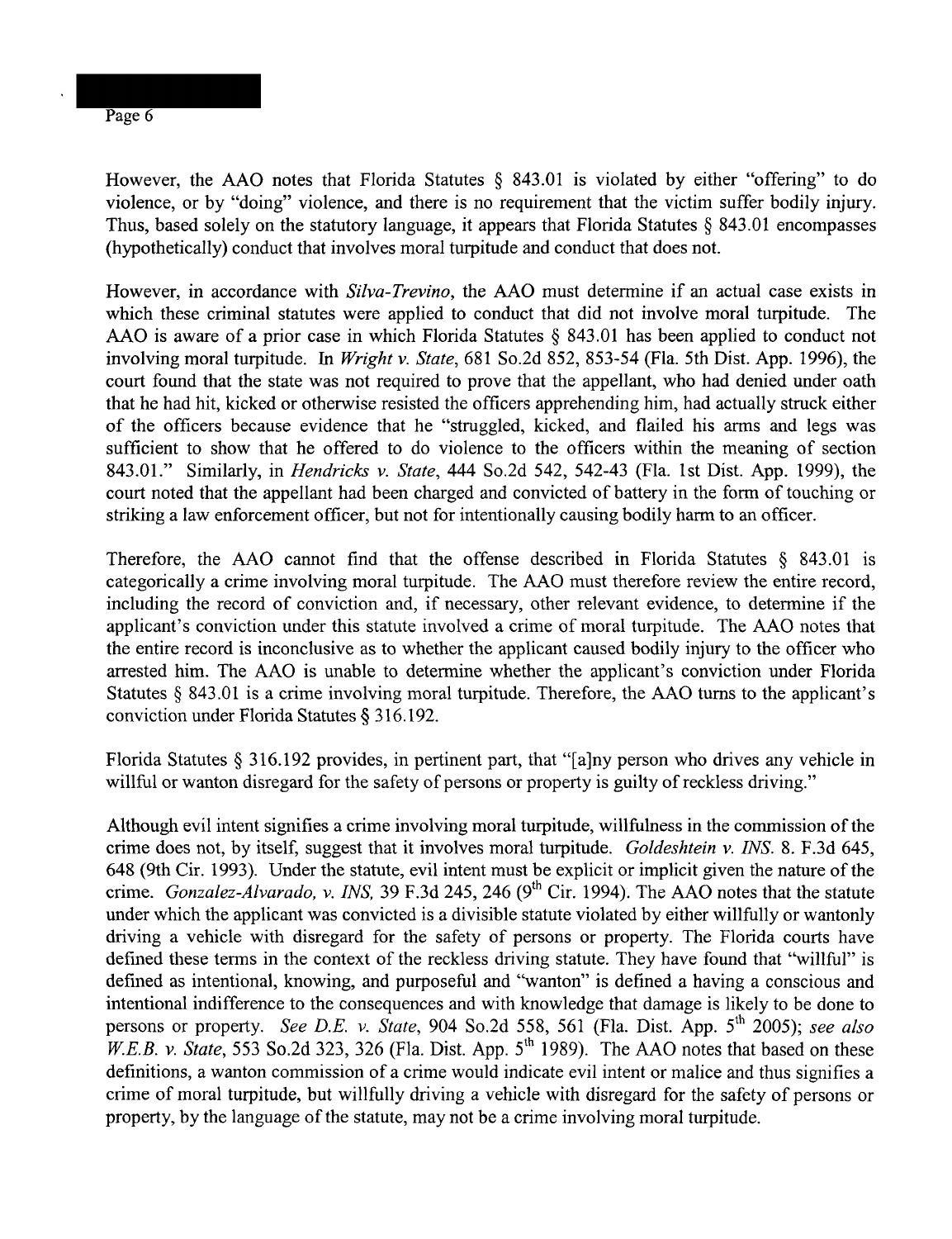The AAO notes that the applicant has not presented and the AAO is unaware of any prior case in which a conviction has been obtained under Florida Statutes *5* 316.912 for conduct not involving moral turpitude. Nevertheless, in accordance with the language of Silva-Trevino, the AAO will review the record as part of its categorical inquiry to determine if the statute was applied to conduct not involving moral turpitude in the applicant's own criminal case. The AAO notes that the documents comprising the record of conviction are inconclusive as to whether the applicant acted with willful or wanton intent. However, the record contains an arrest report dated September 1,

Evidence at the scene of the accident reveals that the defendant did run another vehicle off the roadway by force causing possible harm to the occupants in the other vehicle as well as the defendant did run two witnesses off the road at high speed.

Based on the evidence in the record, the AAO finds that the applicant's crime was for driving a vehicle in wanton disregard for the safety of persons or property. He was thus convicted of a crime involving moral turpitude, and is inadmissible under section 212(a)(2)(A)(i)(I) of the Act.

Section 212(h) of the Act provides, in pertinent part:

- (h) The Attorney General [Secretary of Homeland Security] may, in his discretion, waive the application of subparagraph  $(A)(i)(I) \dots$  of subsection  $(a)(2) \dots$  if -
	- (I) (A) in the case of any immigrant it is established to the satisfaction of the Attorney General [Secretary] that -
		- (i) the activities for which the alien is inadmissible occurred more than 15 years before the date of the alien's application for a visa, admission, or adjustment of status,
		- (ii) the admission to the United States of such alien would not be contrary to the national welfare, safety, or security of the United States, and
		- (iii) the alien has been rehabilitated; or

The applicant's convictions were based on actions taken by the applicant in 1992, 1982 and 1981. The AAO notes that an application for admission or adjustment is a "continuing" application adjudicated based on the law and facts in effect on the date of the decision. Matter of Alarcon, 20 I&N Dec. 557 (BIA 1992). There has been no final decision made on the applicant's adjustment application, so the applicant, as of today, is still seeking admission by virtue of adjustment from his current status. Thus, it has now been more than 15 years since the actions that made the applicant inadmissible occurred. The AAO finds that the applicant is eligible for a waiver under section  $212(h)(1)(A)$  of Act.

The AAO notes that the record reflects that the applicant has not been charged with any crimes since his conviction in 1992. The record also establishes that the applicant and his spouse have been married since 2001, together they own a home and care for the applicant's mother-in-law and the

Page 7

1982 that states: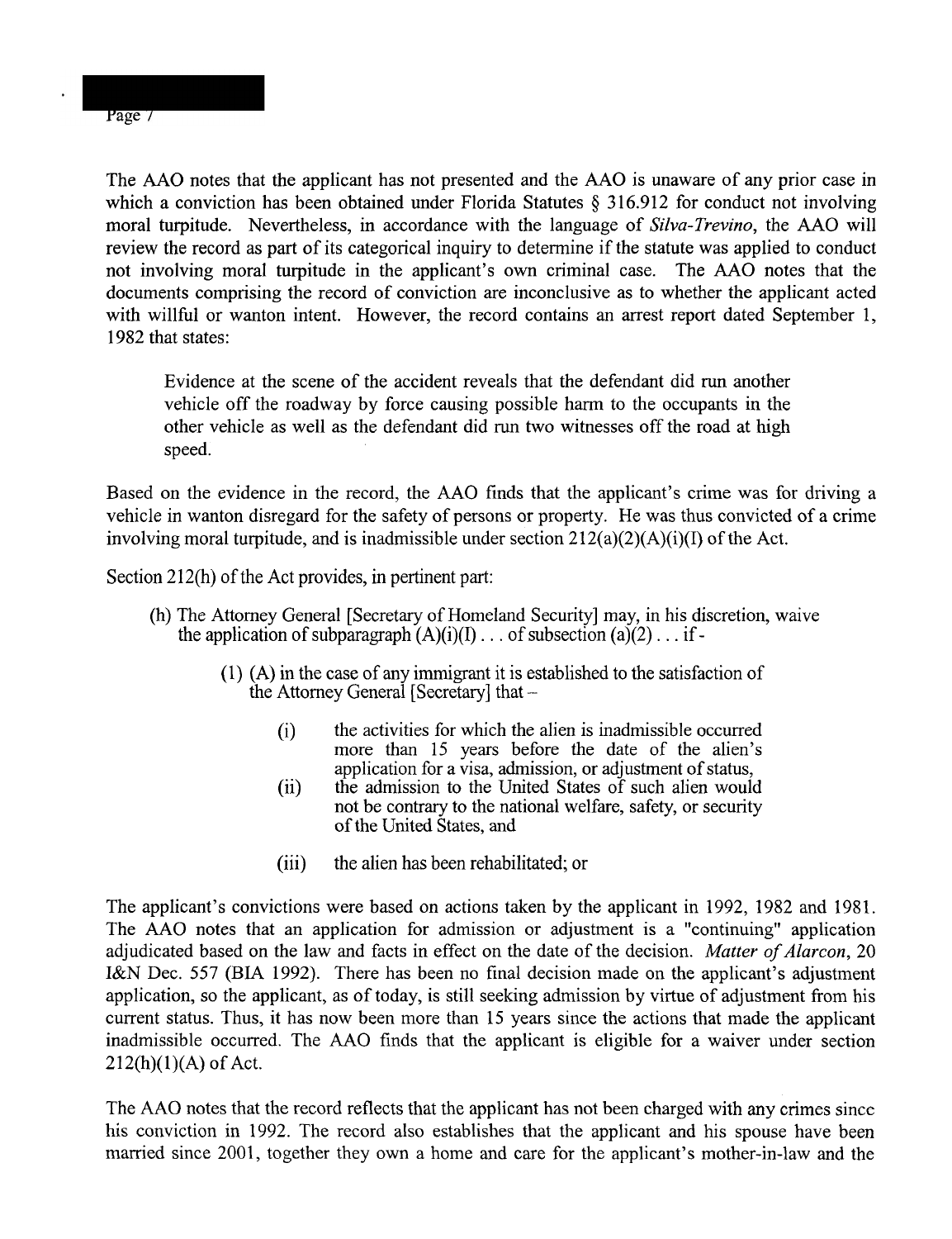applicant's spouse's son. The record includes a letter from the applicant's employer, The Ritz-Carlton Hotel, stating that he has been a fulltime employee there since March 20, 2006. Letter from Employer, dated September 28, 2006. The record also establishes that the applicant's spouse and

stepson receive health insurance through the applicant's employment.

The AAO finds that the record establishes that the applicant has been rehabilitated and the record does not establish that the admission of the applicant to the United States would be "contrary to the national welfare, safety, or security of the United States." Thus, the record reflects that the applicant meets the requirements for waiver of his grounds of inadmissibility under section  $212(h)(1)(A)$  of the Act.

The AAO additionally finds that the applicant merits a waiver of inadmissibility as a matter of discretion. In discretionary matters, the applicant bears the burden of proving eligibility in terms of equities in the United States which are not outweighed by adverse factors. See Matter of T-S-Y-, 7 I&N Dec. 582 (BIA 1957).

In evaluating whether section  $212(h)(1)(B)$  relief is warranted in the exercise of discretion, the factors adverse to the alien include the nature and underlying circumstances of the exclusion ground at issue, the presence of additional significant violations of this country's immigration laws, the existence of a criminal record, and if so, its nature and seriousness, and the presence of other evidence indicative of the alien's bad character or undesirability as a permanent resident of this country. The favorable considerations include family ties in the United States, residence of long duration in this country (particularly where alien began residency at a young age), evidence of hardship to the alien and his family if he is excluded and deported, service in this country's Armed Forces, a history of stable employment, the existence of property or business ties, evidence of value or service in the community, evidence of genuine rehabilitation if a criminal record exists, and other evidence attesting to the alien's good character (e.g., affidavits from family, friends and responsible community representatives).

See Matter of Mendez-Moralez, 21 I&N Dec. 296, 301 (BIA 1996). The AAO must then, "[B]alance the adverse factors evidencing an alien's undesirability as a permanent resident with the social and humane considerations presented on the alien's behalf to determine whether the grant of relief in the exercise of discretion appears to be in the best interests of the country. " *Id.* at 300. (Citations omitted).

The adverse factor in the present case is the applicant's criminal record. The favorable factors in the present case are the support the applicant provides to his spouse, step-son and mother-in-law, the applicant's record of employment, and the applicant's lack of a criminal record or offense since 1992.

The AAO finds that the applicant has established that the favorable factors in his application outweigh the unfavorable factors. In discretionary matters, the applicant bears the full burden of